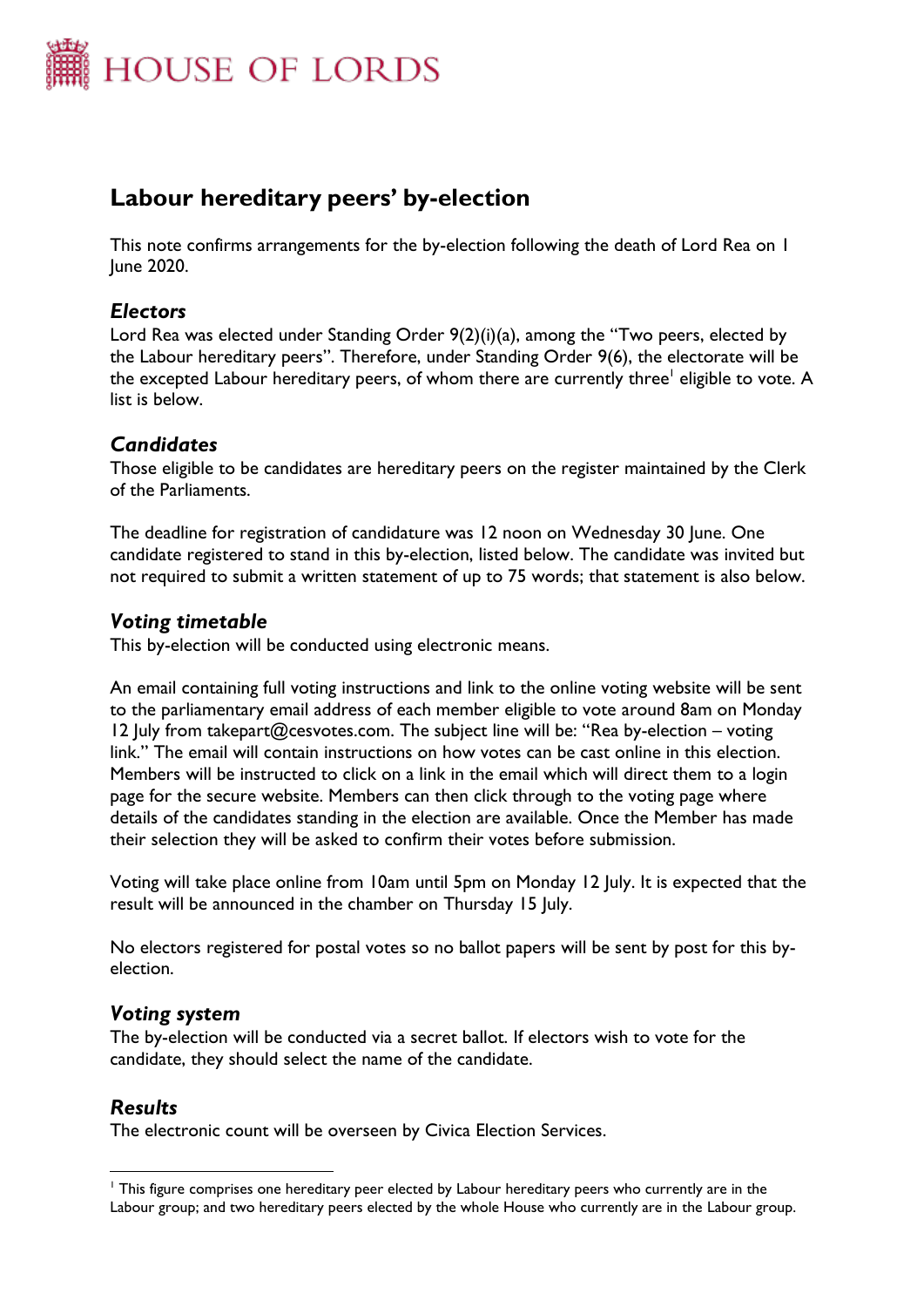The result will be announced in the House of Lords chamber by the Clerk of the Parliaments at a convenient moment (likely to be after oral questions) on Thursday 15 July 2021.

The full results, including the number of first-preference votes cast for each candidate and the position after each transfer of votes, will be available in the Printed Paper Office and the Library soon after the announcement by the Clerk of the Parliaments. The results will also be published online at [www.parliament.uk](http://www.parliament.uk/)

5 July 2021 SIMON BURTON *Clerk of the Parliaments*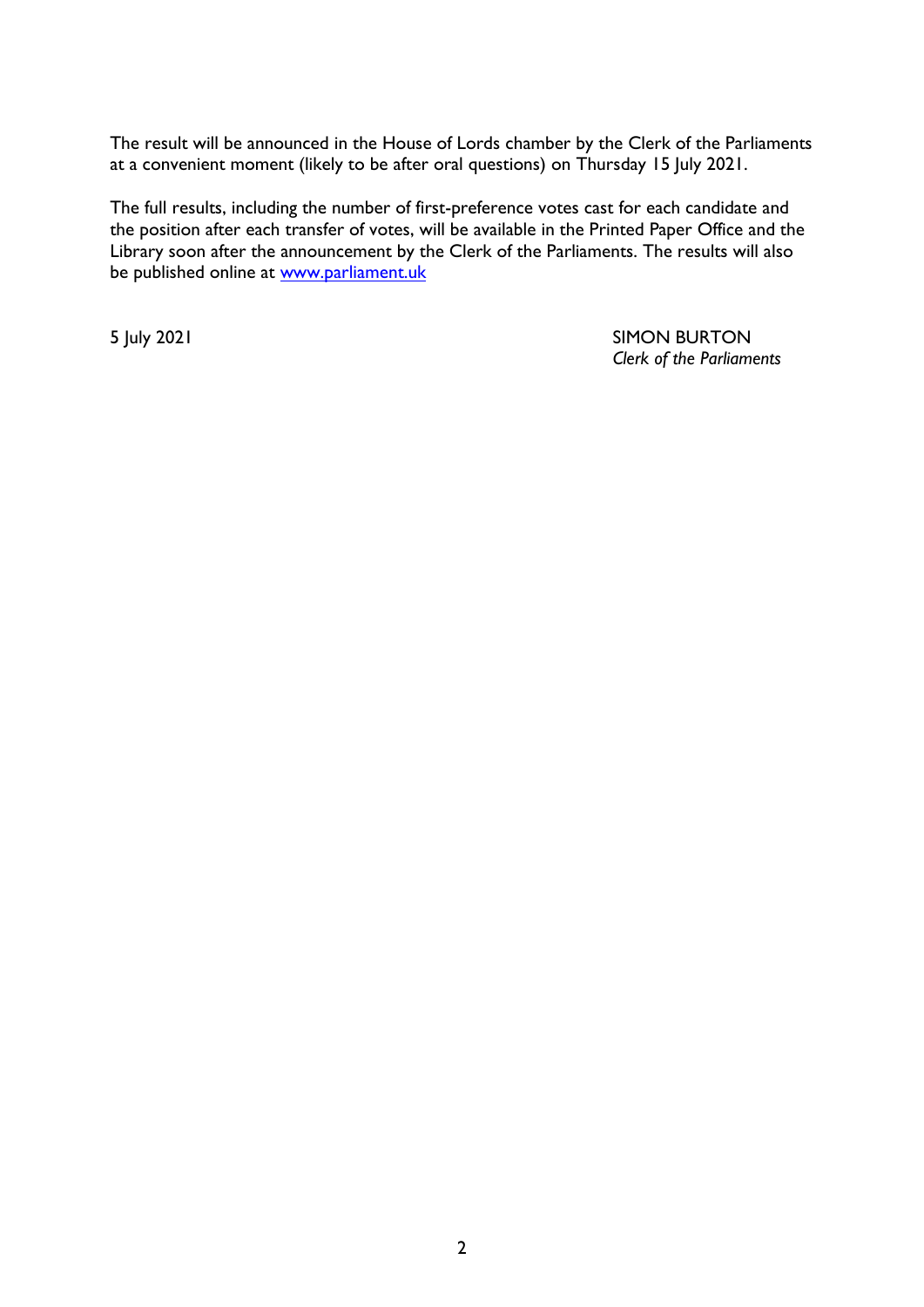### **List of electors**

*Elected by a party or group and sitting as Labour peers:*

Grantchester, L.

*Elected by the whole House and sitting as Labour peers:*

Hanworth, V. Simon, V.